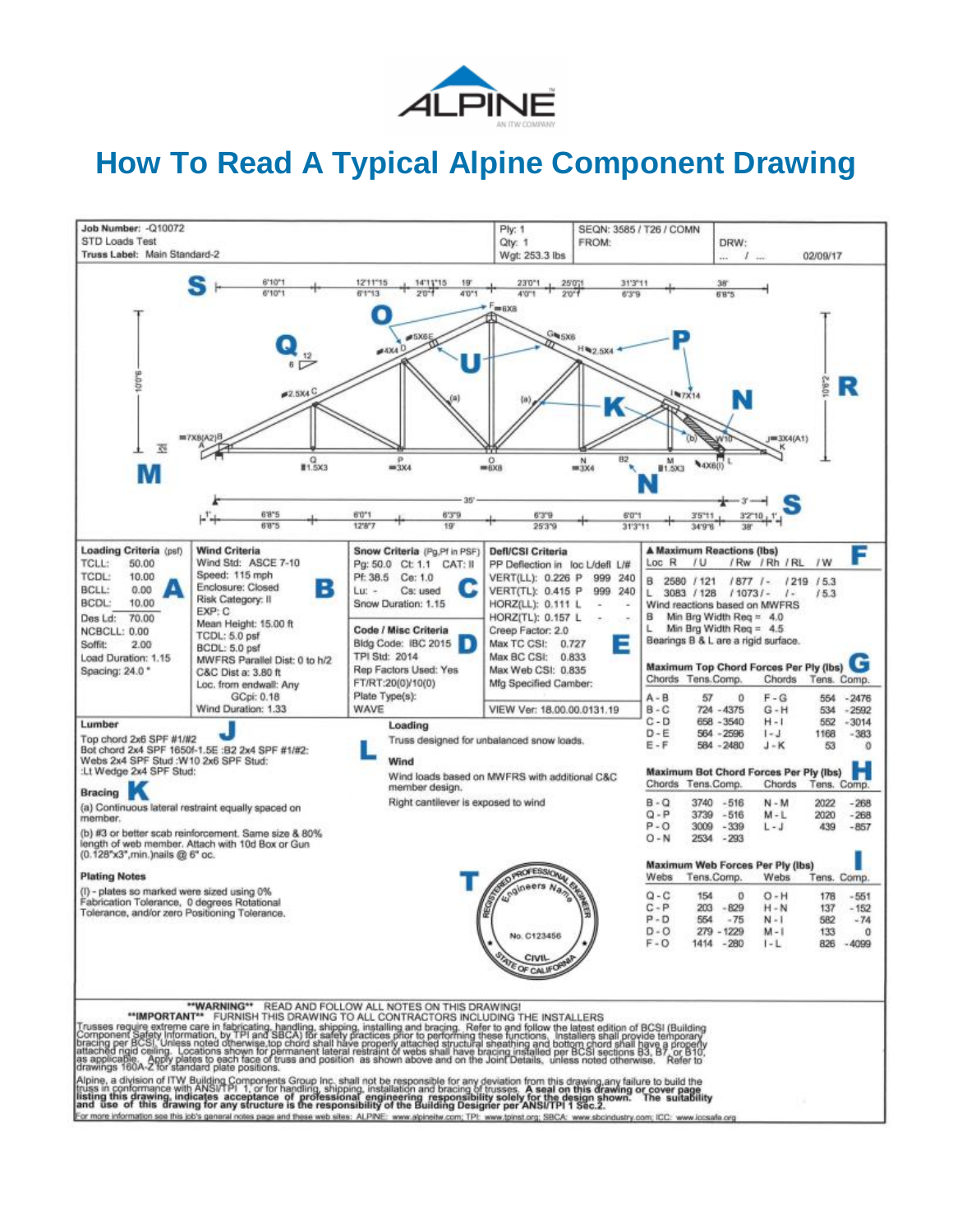

## **A) Loading Criteria**

Top & Bottom Chord live and dead loads. Non-concurrent Bottom Chord Live Load (NCBLL). Soffit Load. Load Duration Factor (an adjustment of allowable design values of lumber & fasteners). On-center component spacing.

## **B) Wind Criteria**

Includes the ASCE Wind Load Standard. Wind Design Speed (mph), Building Type (Closed, Open, Partially Enclosed). Building Usage Risk Category. Mean Height of roof. TCDL (Roof dead load). BCDL (Ceiling dead load used in wind analysis). Wind Load pressure Analysis - Main Wind Force Resisting System (MWFRS) and Components & Cladding (C&C). Load Duration Factor used for wind load cases.

## **C) Snow Criteria**

Ground Snow Load (Pg) varies by location - refer to ASCE GSL map. Thermal Factor (Ct) of the building. Exposure Factor (Ce) from ground surface, vegetation & constructed features. Category (CAT) or Importance Factor based on occupancy. Snow Duration Factor used solely for snow load cases.

## **D) Code / Misc. Criteria**

Building Code & Truss Plate Institute (TPI) Standard used in the component design. Repetitive Factors or Load Sharing. Fabrication (FT) and Rotation Tolerances (RT) and Max. (#) indicates override values. Plate type(s) used in iDesign.

# **E) Deflection / CSI Criteria**

Panel Point (PP) Deflection for the absolute maximum vertical deflection distance, the span/deflection ratio & the limits used for the design. Dead Load Creep Factor used in the component analysis. Maximum CSI (Combined Stress Index = combined maximum axial & bending stress with associated component type) acting on a member. Camber applied by manufacturer to the component design.

## **F) Maximum Reactions**

- $R =$  Maximum vertical reaction from a gravity load case.
- **U** = Maximum uplift reaction from a wind load case.
- **Rw** = Maximum downward reaction from a non-gravity load case (*e.g*. Wind or Drag load).
- **Rh** = Maximum horizontal reaction from a gravity load case.
- **RL** = Maximum horizontal reaction from a non-gravity load case (*e.g*. Wind or Drag load).
- $\bullet$   $\bullet$  **W** = Bearing Width.

## **G) Maximum Top Chord Forces per Ply (lbs.)**

Maximum Tension and Compression forces for each top chord member, where member forces exceed 375 lbs.

## **H) Maximum Bottom Chord Forces per Ply (lbs.)**

Maximum Tension and Compression forces for each bottom chord member, where member forces exceed 375 lbs.